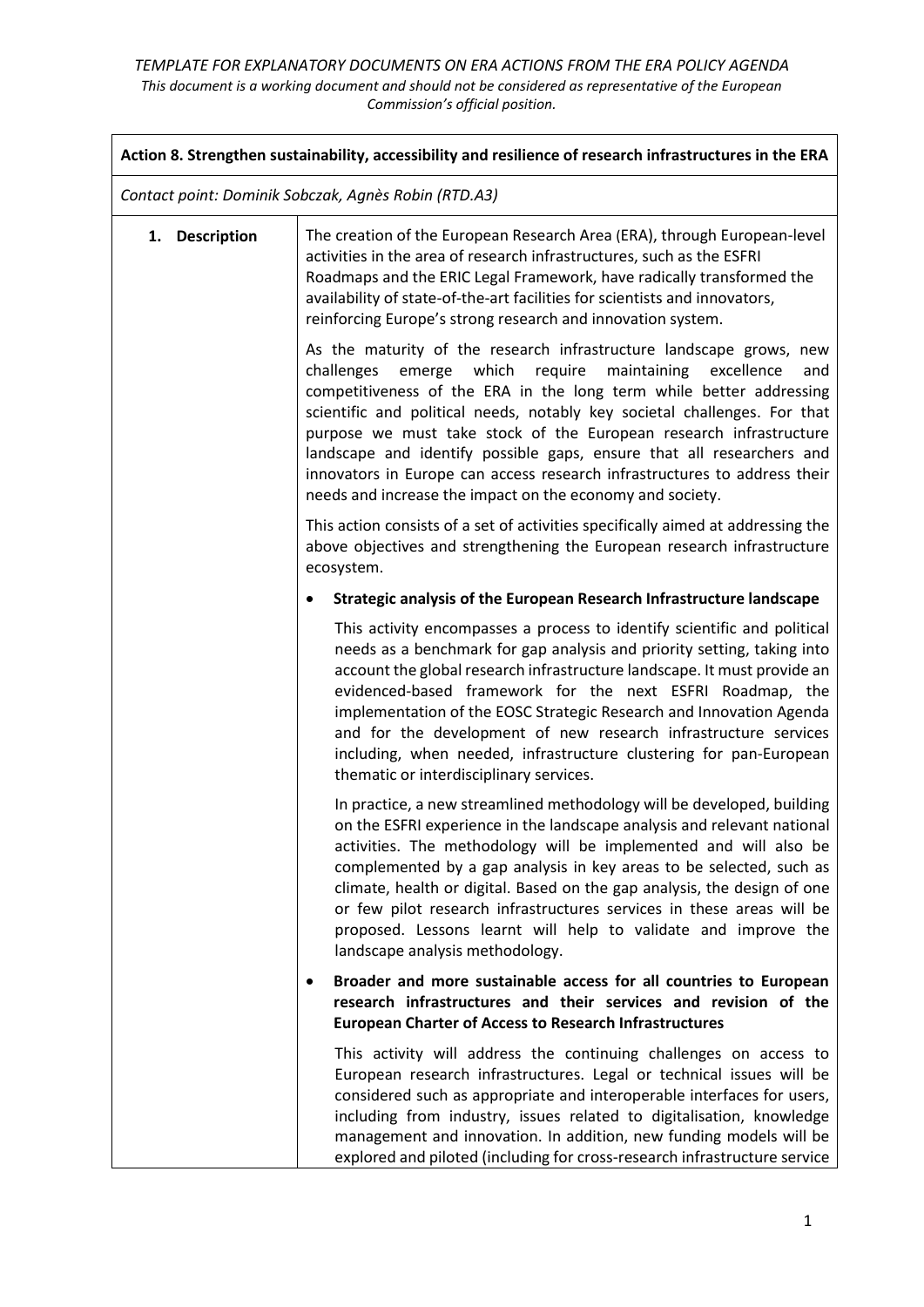| provision e.g. through the EOSC). Taking stock of best practices, the<br>Charter will be revised                                                                                                                                                                                                                                                                                                                                                                                                                                                                                                                                                                                                                                                                                                                                                                                                                                                    |
|-----------------------------------------------------------------------------------------------------------------------------------------------------------------------------------------------------------------------------------------------------------------------------------------------------------------------------------------------------------------------------------------------------------------------------------------------------------------------------------------------------------------------------------------------------------------------------------------------------------------------------------------------------------------------------------------------------------------------------------------------------------------------------------------------------------------------------------------------------------------------------------------------------------------------------------------------------|
| This activity will include an Experts' analysis and stakeholders'<br>consultation on access challenges and how to address them. This will be<br>the basis for proposing new access models and a revision of the Charter.<br>When relevant, pilots of new access models will be implemented.                                                                                                                                                                                                                                                                                                                                                                                                                                                                                                                                                                                                                                                         |
| Update of the ESFRI Roadmap and implementation of the research<br>infrastructures performance monitoring framework                                                                                                                                                                                                                                                                                                                                                                                                                                                                                                                                                                                                                                                                                                                                                                                                                                  |
| The ESFRI Roadmap methodology will be reviewed taking into account<br>the lessons learnt from the last roadmap cycle (2016-2021), the new<br>scientific developments and R&I policy priorities as well as the<br>abovementioned strategic analysis of the European research<br>infrastructure landscape. An official roadmap update process will then<br>be launched.                                                                                                                                                                                                                                                                                                                                                                                                                                                                                                                                                                               |
| As a growing number of European research infrastructures become<br>operational, including as European Research Infrastructure Consortia<br>(ERICs), the importance and value of their ongoing monitoring is<br>increasing both at European and at national level. Building on the ESFRI<br>report on 'Monitoring of Research Infrastructure Performance' and the<br>consequent development of implementation methodology, the design<br>of a performance monitoring system for the European research<br>infrastructures will be completed, in close collaboration with the<br>research infrastructures and their funders. The monitoring system will<br>then be rolled out for the operational ESFRI Landmarks, following the<br>agreed methodology, with the use of qualitative information and key<br>performance indicators. Synergies will also be explored with the<br>envisaged ERIC Observatory and the general ERA monitoring<br>framework. |
| <b>Report on the ERIC Framework</b>                                                                                                                                                                                                                                                                                                                                                                                                                                                                                                                                                                                                                                                                                                                                                                                                                                                                                                                 |
| With 22 ERICs established and five more expected in 2022, the ERIC legal<br>framework is instrumental in integrating and structuring the European<br>research infrastructure landscape. Building on the assessment of the<br>ERIC Regulation by the Commission Expert Group 'EGERIC' and on a<br>stakeholders consultation, the Commission will report on the<br>implementation of the ERIC Regulation to the Council and to the<br>European Parliament as invited by the Council in November 2018 and<br>provide a long-term vision for ERICs. This is complementary to the<br>monitoring of the individual performance of ERICs and other research                                                                                                                                                                                                                                                                                                |

The activity will include proposals on how to address findings of the EGERIC assessment and other relevant implementation aspects identified notably by the ERIC Committee, followed by a consultation of stakeholders. This will be the basis for the Commission report on the implementation of the Regulation and future orientation on the ERICs.

infrastructures.

 **Increased cooperation between research infrastructures, einfrastructures and stakeholders, including through EOSC**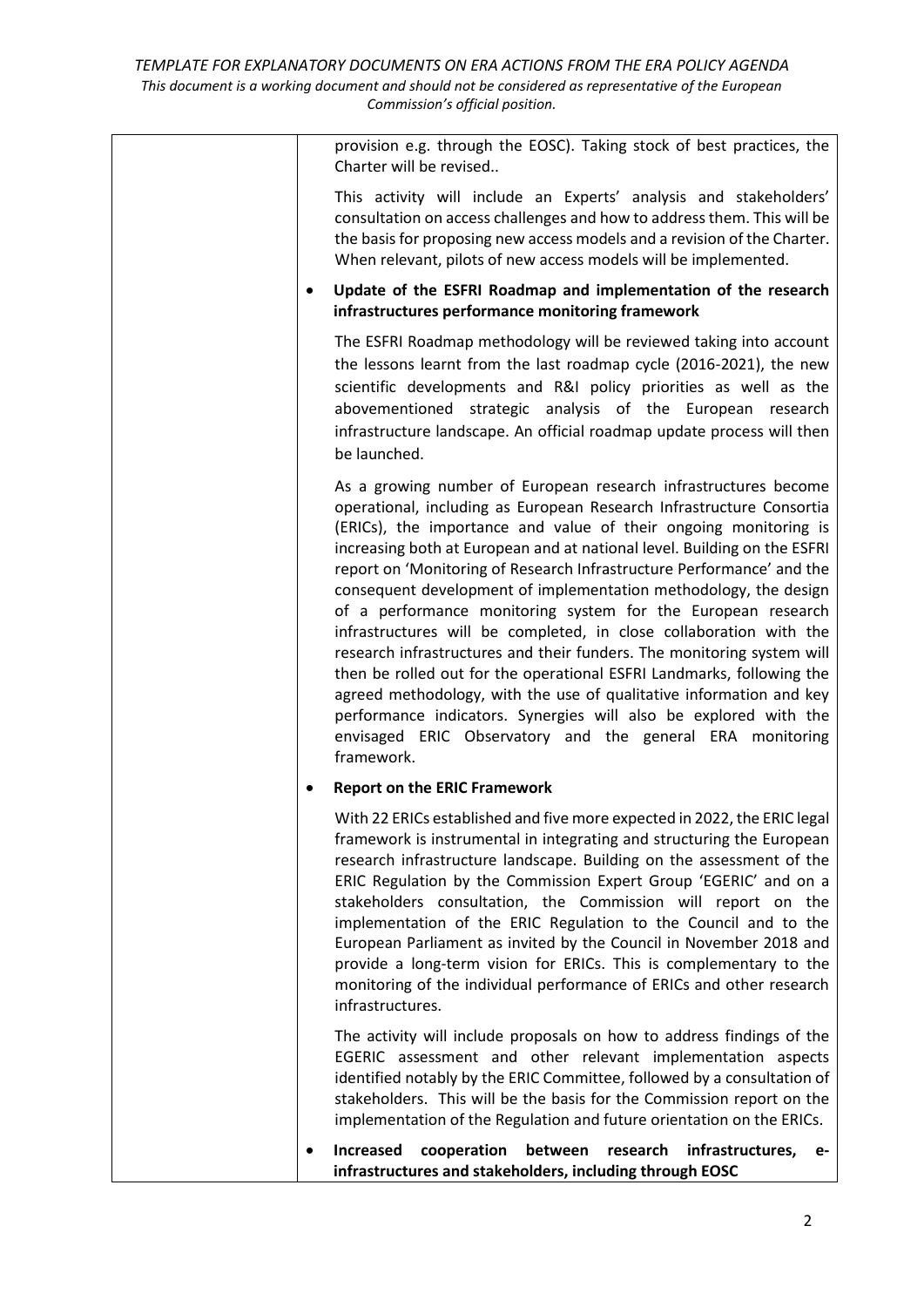|           | The abovementioned activities including the impact on European<br>society and the economy and the performance of the research<br>infrastructures and e-infrastructures ecosystem, each of which are<br>drivers of multidisciplinary and data-intensive science, will require an<br>increased cooperation across research infrastructures and further<br>engagement with stakeholders, including from industry and society at<br>large and international partners.                                                                                                                                                                                                                                                                                                                                                                                                                                                                                                                                                                                                                                                                                                                                                                                                                                                                                                                                                                                                              |
|-----------|--------------------------------------------------------------------------------------------------------------------------------------------------------------------------------------------------------------------------------------------------------------------------------------------------------------------------------------------------------------------------------------------------------------------------------------------------------------------------------------------------------------------------------------------------------------------------------------------------------------------------------------------------------------------------------------------------------------------------------------------------------------------------------------------------------------------------------------------------------------------------------------------------------------------------------------------------------------------------------------------------------------------------------------------------------------------------------------------------------------------------------------------------------------------------------------------------------------------------------------------------------------------------------------------------------------------------------------------------------------------------------------------------------------------------------------------------------------------------------|
|           | This action will foster the engagement of research infrastructures and<br>their umbrella organisations with the broad range of research and<br>innovation stakeholders including user organisations and broader<br>scientific communities, organisations and networks of research<br>performing organisations, actors in the innovation ecosystem,<br>stakeholders from business communities as well as national and<br>regional authorities and funding bodies. A key element of this action will<br>be the adoption and implementation of a comprehensive ESFRI strategy<br>for stakeholder engagement. This will include, among others, the launch<br>of the ESFRI Stakeholder Forum, development of its activities together<br>with stakeholders and their consequent implementation.                                                                                                                                                                                                                                                                                                                                                                                                                                                                                                                                                                                                                                                                                      |
|           | The activity will seize opportunities from ESFRI and the EOSC tripartite<br>governance to expand and accelerate cooperation among generic and<br>thematic infrastructures across the institutional, national, regional, and<br>European levels and a further engagement with stakeholders and<br>international partners. It will also strengthen the impact of European<br>research infrastructures and the EOSC on the long tail of science,<br>opening up data and digital services to all European researchers.                                                                                                                                                                                                                                                                                                                                                                                                                                                                                                                                                                                                                                                                                                                                                                                                                                                                                                                                                             |
| 2. Actors | All relevant actors will be involved in the implementation of the action<br>and its different components: the Commission and Member States,<br>including through the Council, the ERIC Committee, ESFRI and the EOSC<br>tripartite governance and the new ERA governance more broadly;<br>stakeholders, research infrastructures and their umbrella organisations<br>as well as broader R&I stakeholders; possibly also associated countries<br>and third countries linked to the research infrastructures themselves.<br>Coordination of the different elements of the action will be assumed<br>depending on their specificities and the mandate of different actors and<br>will be pursued in close cooperation with Member States and<br>stakeholders. In particular, a non-exhaustive list of key actions and<br>responsibilities can be as follows:<br>The Commission will coordinate the preparation of the ERIC Report,<br>$\circ$<br>the revision of the European Charter for Access to Research<br>Infrastructures, relying on expert advice. The Commission will also<br>contribute to the process of identifying needs and priority setting as<br>part of the landscape analysis.<br>ESFRI (Member States, Commission) will coordinate the preparation<br>$\circ$<br>of the next research infrastructure roadmap and implementation of<br>the research infrastructures monitoring framework consulting<br>stakeholders and associated/third countries as relevant. |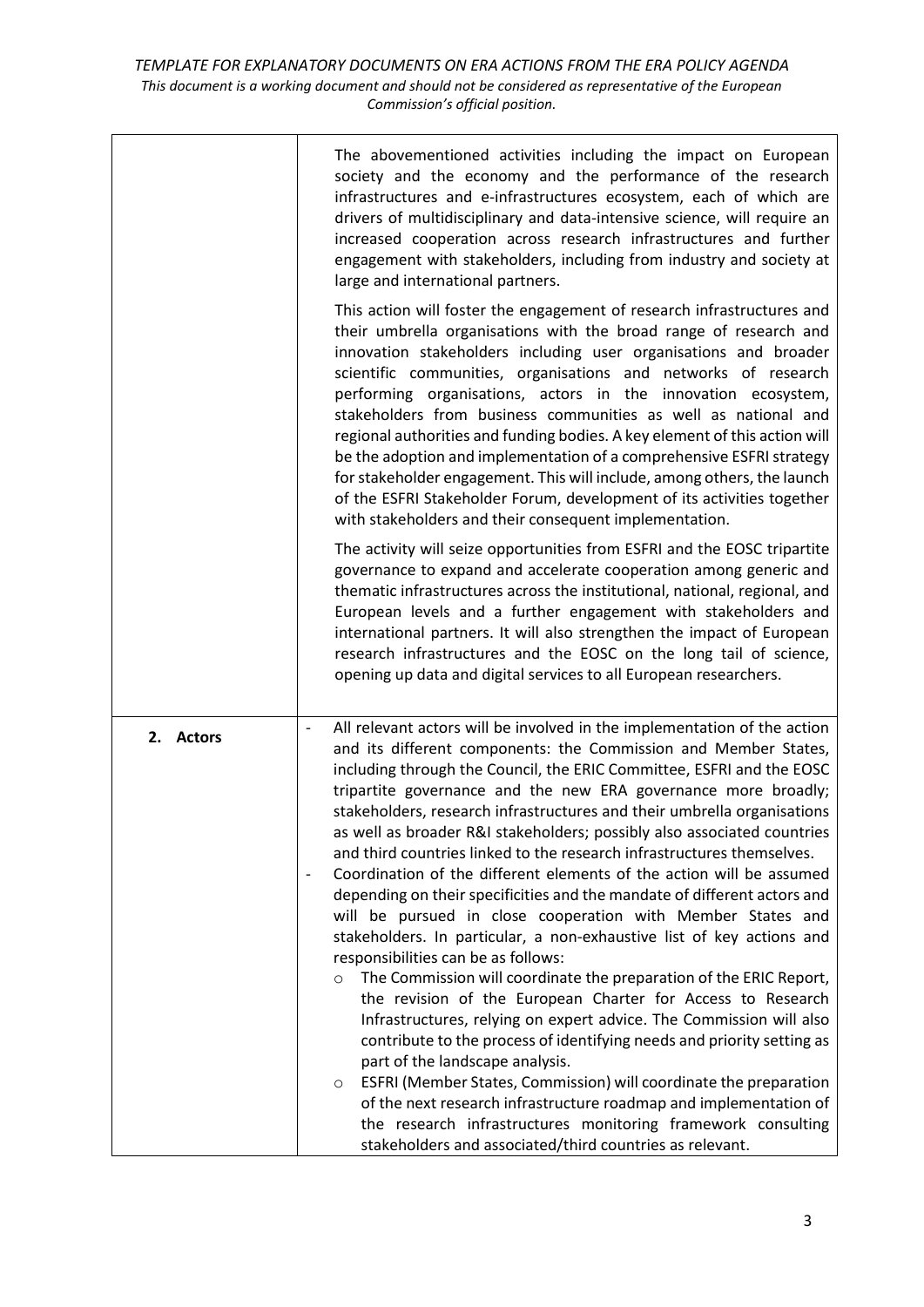## *TEMPLATE FOR EXPLANATORY DOCUMENTS ON ERA ACTIONS FROM THE ERA POLICY AGENDA This document is a working document and should not be considered as representative of the European Commission's official position.*

|                                       | Member States, through the Horizon Europe Programme<br>$\circ$<br>Committee, and the Commission will coordinate the preparation of<br>relevant Horizon Europe work programme actions.<br>EOSC tripartite governance will coordinate the multi-annual<br>$\circ$<br>monitoring process of EOSC-related investments and policies in the<br>context of the EOSC European partnership.<br>Member States will contribute to the monitoring of national<br>$\circ$<br>facilities and national nodes.<br>Associated Countries will be involved in ESFRI in line with the new<br>$\circ$<br>ERA and will be consulted in view of the preparation of the ERIC<br>Report.<br>Research infrastructures (notably ESFRI Landmarks, ESFRI Projects<br>$\circ$<br>and ERICs), their umbrella organisations, such as the ERIC Forum,<br>ERF, LEAPS, LENS, among others, as well as appropriate international<br>organisations will be consulted for all relevant activities. |
|---------------------------------------|--------------------------------------------------------------------------------------------------------------------------------------------------------------------------------------------------------------------------------------------------------------------------------------------------------------------------------------------------------------------------------------------------------------------------------------------------------------------------------------------------------------------------------------------------------------------------------------------------------------------------------------------------------------------------------------------------------------------------------------------------------------------------------------------------------------------------------------------------------------------------------------------------------------------------------------------------------------|
| <b>Timing and</b><br>3.<br>milestones | The implementation of the different components of this action is planned as<br>follows:                                                                                                                                                                                                                                                                                                                                                                                                                                                                                                                                                                                                                                                                                                                                                                                                                                                                      |
|                                       | Strategic analysis of the European Research Infrastructure landscape<br>٠<br>(Q4 2023)<br>Review of the state of the art, exchange of practices (Q2 2022)<br>EOSC Steering Board first annual survey (Q2 2022)<br>Methodology (Q3 2022)<br>$\overline{\phantom{a}}$<br>Implementation of the landscape analysis and preparation of the<br>$\overline{\phantom{a}}$<br>report (Q4 2023)<br>Gap analysis in selected areas (Q2 2024) and design of one or few<br>pilot services (Q4 2024)                                                                                                                                                                                                                                                                                                                                                                                                                                                                      |
|                                       | Broader and more sustainable access to European research<br>infrastructures and their services:<br>Experts analysis (Q1-Q2 2022)<br>Stakeholders consultation (Q3-Q4 2022)<br>Report on access models (Q1-Q2 2023)<br>$-$<br>Demonstration of a fully functional EOSC platform (Q3 2023)<br>Commission Proposal for a European Charter for Access to Research<br>Infrastructures (Q3-Q4 2023)<br>New access models concepts and pilots (Q4 2023)<br><b>ESFRI Roadmap:</b><br>Implementation of the research infrastructures performance                                                                                                                                                                                                                                                                                                                                                                                                                      |
|                                       | monitoring framework (first phase Q4 2022, full cycle completed Q4<br>2024)<br>Updated methodology of the ESFRI Roadmap (Q2 2024)<br>Launch of the ESFRI Roadmap update (Q3 2024)<br>Report on the ERIC Framework (Q3 2022)<br>Consultation with experts and the ERIC Committee (Q1-Q2 2022)<br>Consultation with stakeholders - workshop (Q2 2022)<br>Adoption of the ERIC Framework Report by the Commission (Q3<br>2022)<br>Council conclusions - adoption by CZ Presidency (Q4 2022)                                                                                                                                                                                                                                                                                                                                                                                                                                                                     |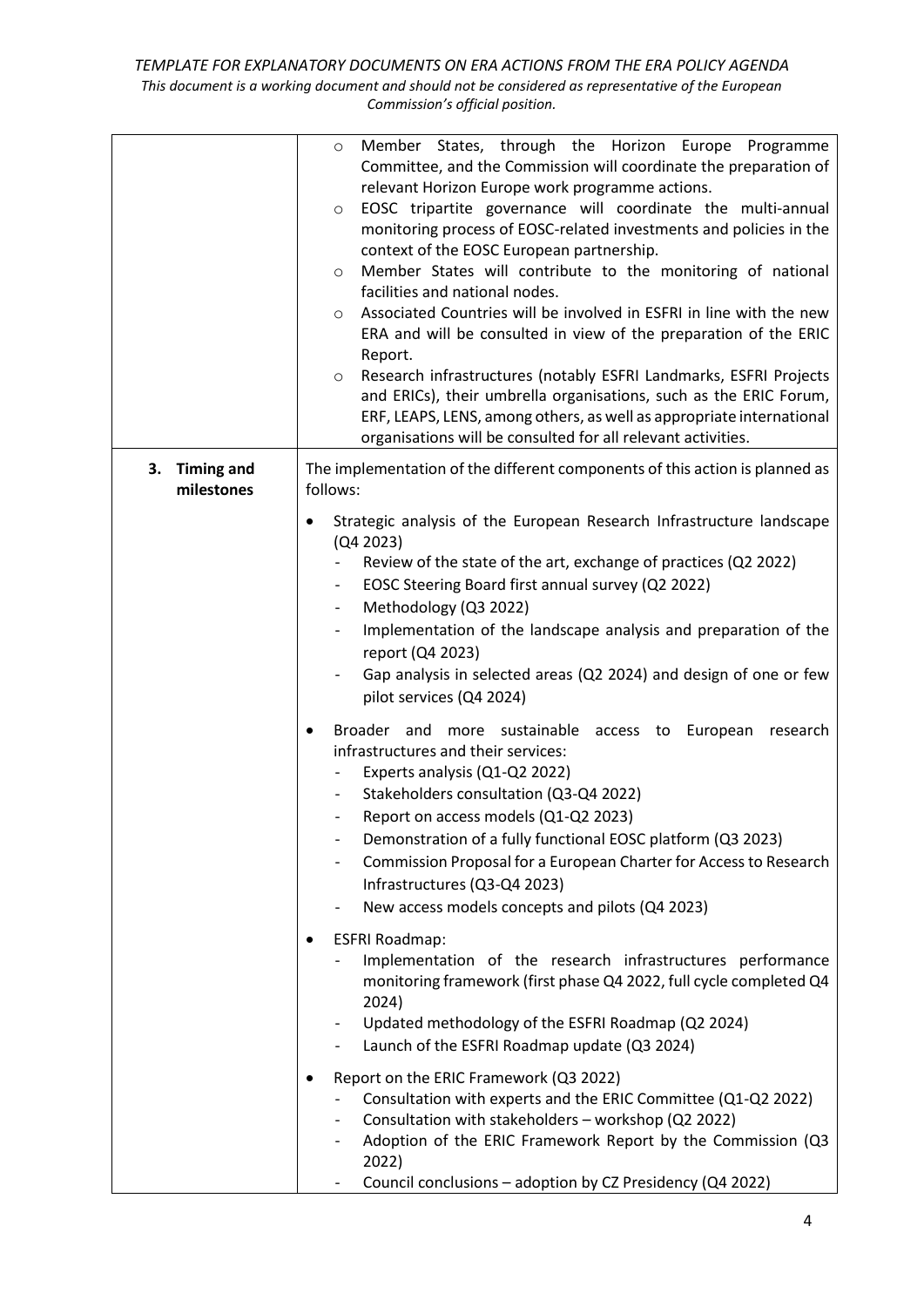*TEMPLATE FOR EXPLANATORY DOCUMENTS ON ERA ACTIONS FROM THE ERA POLICY AGENDA This document is a working document and should not be considered as representative of the European Commission's official position.*

|                                 | As of 2023, implementation of new political orientations based on<br>Council conclusion                                                                                                                                                                                                                                                                                                                                                                                                                                                                                                                                                                                                                                                                                                                                                                                                                                                                                                                                     |
|---------------------------------|-----------------------------------------------------------------------------------------------------------------------------------------------------------------------------------------------------------------------------------------------------------------------------------------------------------------------------------------------------------------------------------------------------------------------------------------------------------------------------------------------------------------------------------------------------------------------------------------------------------------------------------------------------------------------------------------------------------------------------------------------------------------------------------------------------------------------------------------------------------------------------------------------------------------------------------------------------------------------------------------------------------------------------|
|                                 | infrastructures,<br>Increased<br>cooperation<br>between research<br>e-<br>$\bullet$<br>infrastructures and stakeholders, including through EOSC:<br>Involvement of stakeholders in ERA Forum and ESFRI (Q1 2022)<br>Launch of the ESFRI Stakeholders Forum (Q1 2022)<br>Adoption of ESFRI strategy for stakeholder engagement (Q3 2022)<br>Annual Additional Activity Plans (AAP) of the EOSC European<br>partnership (Q2 2022, 2023, 2024)<br>Full roll-out of the ESFRI Stakeholder Forum and digital platform (Q4<br>2022)                                                                                                                                                                                                                                                                                                                                                                                                                                                                                               |
| 4. Funding                      | Most activities planned under this action do not require additional sources<br>of funding. Resources needed for their implementation are already available<br>and assigned under ESFRI and EOSC (national and Horizon Europe funding)<br>and the Commission (external expertise already contracted).                                                                                                                                                                                                                                                                                                                                                                                                                                                                                                                                                                                                                                                                                                                        |
|                                 | Activities under Horizon Europe will build to a large extent upon the process<br>and outcomes developed under this action and when relevant be<br>complemented by national funding. For example, such complementary<br>funding will be mobilised to pilot and then roll out new research<br>infrastructure access models, considering the outcomes from the process<br>described here.                                                                                                                                                                                                                                                                                                                                                                                                                                                                                                                                                                                                                                      |
|                                 | Synergies between national and regional funding will also be mobilised. A<br>methodology to link funding related to action 8 to the investment targets of<br>the European Research Area must be developed as well, including in the<br>context of the use of structural funds for research infrastructures.                                                                                                                                                                                                                                                                                                                                                                                                                                                                                                                                                                                                                                                                                                                 |
| <b>Expected</b><br>5.<br>impact | Key expected impacts of the action include:<br>Strengthened research infrastructure services, better adapted to user<br>needs, in the context of contemporary scientific challenges and EU<br>policy priorities such as the green and digital transition;<br>Increased sustainability of individual European research infrastructures<br>(ERICs and others) and the European research infrastructure system as<br>a whole;<br>Stronger engagement of stakeholders in research infrastructures<br>activities;<br>Better accessibility of European research infrastructures and their<br>services to users across the EU, including through the EOSC;<br>More robust priority setting for further investments in existing and new<br>research infrastructures, reflecting the evolving R&I landscape;<br>Identification of opportunities for research infrastructure clustering;<br>Enhanced impact on society, skills and talents;<br>Strengthened engagement with manufacturing industry and positive<br>impact on economy. |
|                                 | Overall these individual impacts will lead to increased excellence,<br>competitiveness and inclusiveness of the ERA.                                                                                                                                                                                                                                                                                                                                                                                                                                                                                                                                                                                                                                                                                                                                                                                                                                                                                                        |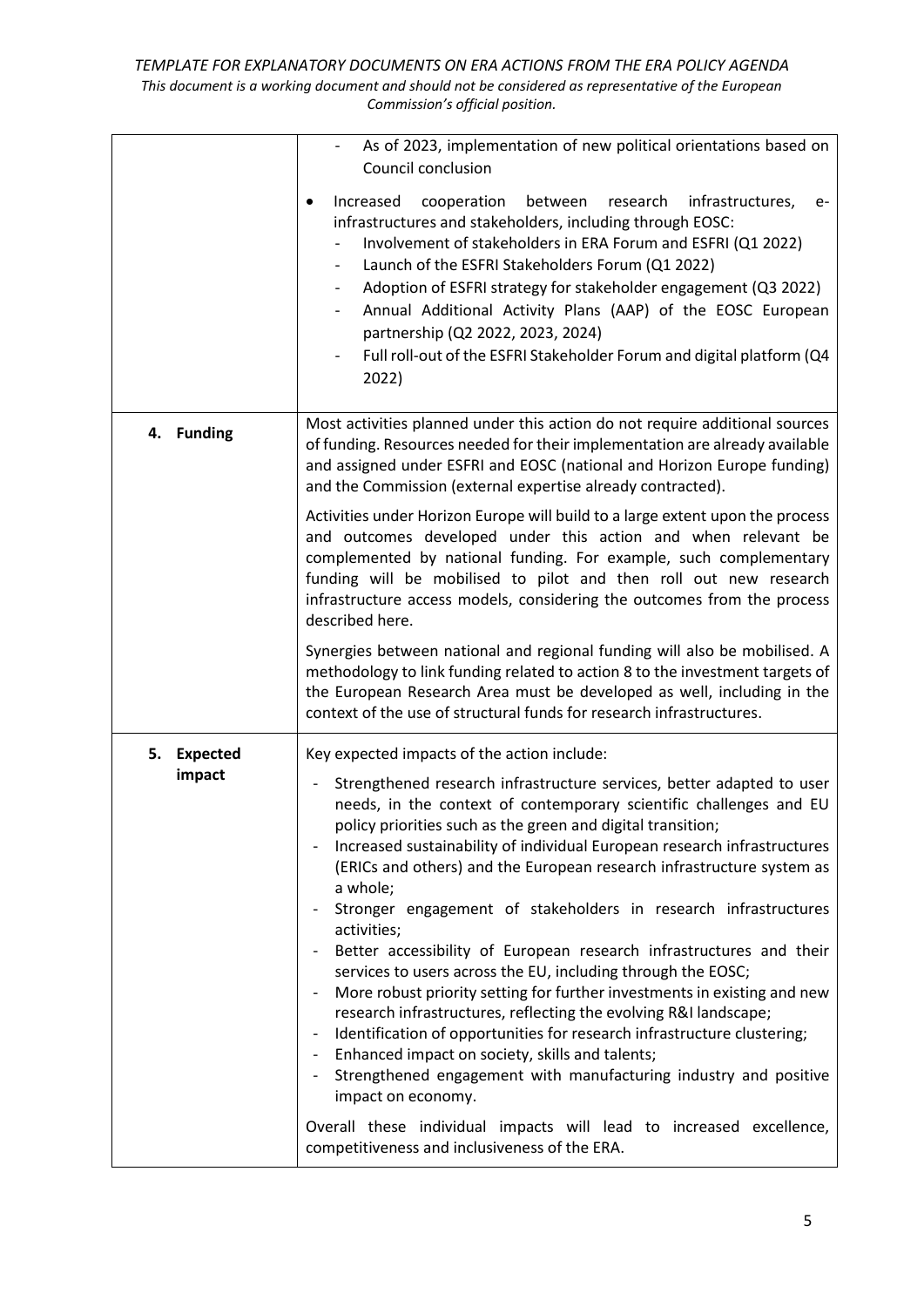| 6. Monitoring    | Each planned outcome consists of one or more specific milestones, as<br>indicated under point 3 above. Achievement of these milestones will enable<br>robust monitoring of the implementation of the action.                                                                                                 |
|------------------|--------------------------------------------------------------------------------------------------------------------------------------------------------------------------------------------------------------------------------------------------------------------------------------------------------------|
|                  | At the same time, a number of qualitative and quantitative elements will<br>contribute to this monitoring:                                                                                                                                                                                                   |
|                  | Data on annual national investments (including in-kind contributions)<br>and resources attributed to European research infrastructures;<br>Development of an ERIC Observatory facilitating the implementation of<br>the ERIC regulation;                                                                     |
|                  | Number of units of access provided to research infrastructures through<br>new access schemes and non-EU funded research infrastructures access<br>programmes;                                                                                                                                                |
|                  | Analysis of the broader socio-economic impacts of European research<br>infrastructures;                                                                                                                                                                                                                      |
|                  | Analysis of stakeholder engagement in the activities of the ESFRI<br>Stakeholder Forum;                                                                                                                                                                                                                      |
|                  | Monitoring of the effectiveness of the methodology in place and of the<br>implementation of the actions;                                                                                                                                                                                                     |
|                  | EOSC European Partnership planning, monitoring and reporting;<br>Uptake of the updated European Charter for Access to Research<br>Infrastructures.                                                                                                                                                           |
|                  | Monitoring is also part of the action itself (i.e., monitoring of the<br>performance of the ESFRI/ERICs research infrastructures, of EOSC as well as<br>monitoring of the implementation of the ERIC Regulation), therefore<br>different levels of monitoring of and within the action will be inter-linked. |
| 7. Communication | Communication actions already planned in 2022:                                                                                                                                                                                                                                                               |
|                  | French Presidency conference celebrating 20 years of ESFRI (25 March<br>2022)                                                                                                                                                                                                                                |
|                  | ESFRI Workshop on monitoring of RI performance (Q1 2022)<br>ESFRI Workshop on research infrastructures landscape analysis (April                                                                                                                                                                             |
|                  | 2022)<br>1st ESFRI Stakeholder Forum meet-up (Q2 2022)                                                                                                                                                                                                                                                       |
|                  | Launch of the ESFRI stakeholder digital platform (Q4 2022)                                                                                                                                                                                                                                                   |
|                  | International Conference on Research Infrastructures under the Czech<br>Presidency (19-21 October 2022)                                                                                                                                                                                                      |
|                  | EOSC Symposium (November 2022)                                                                                                                                                                                                                                                                               |
|                  | Active use of websites dedicated to research infrastructures (such as<br>www.esfri.eu and the Commission's website)                                                                                                                                                                                          |
|                  | Active use of social media of the Commission and of ESFRI (Twitter,<br>LinkedIn)                                                                                                                                                                                                                             |
|                  | Other actions to be considered in 2022:                                                                                                                                                                                                                                                                      |
|                  | Stakeholder consultation on the European Charter for Access to<br>Research Infrastructures (Q2 2022)<br>Public presentation of the ERIC Report (Q3 2022)                                                                                                                                                     |